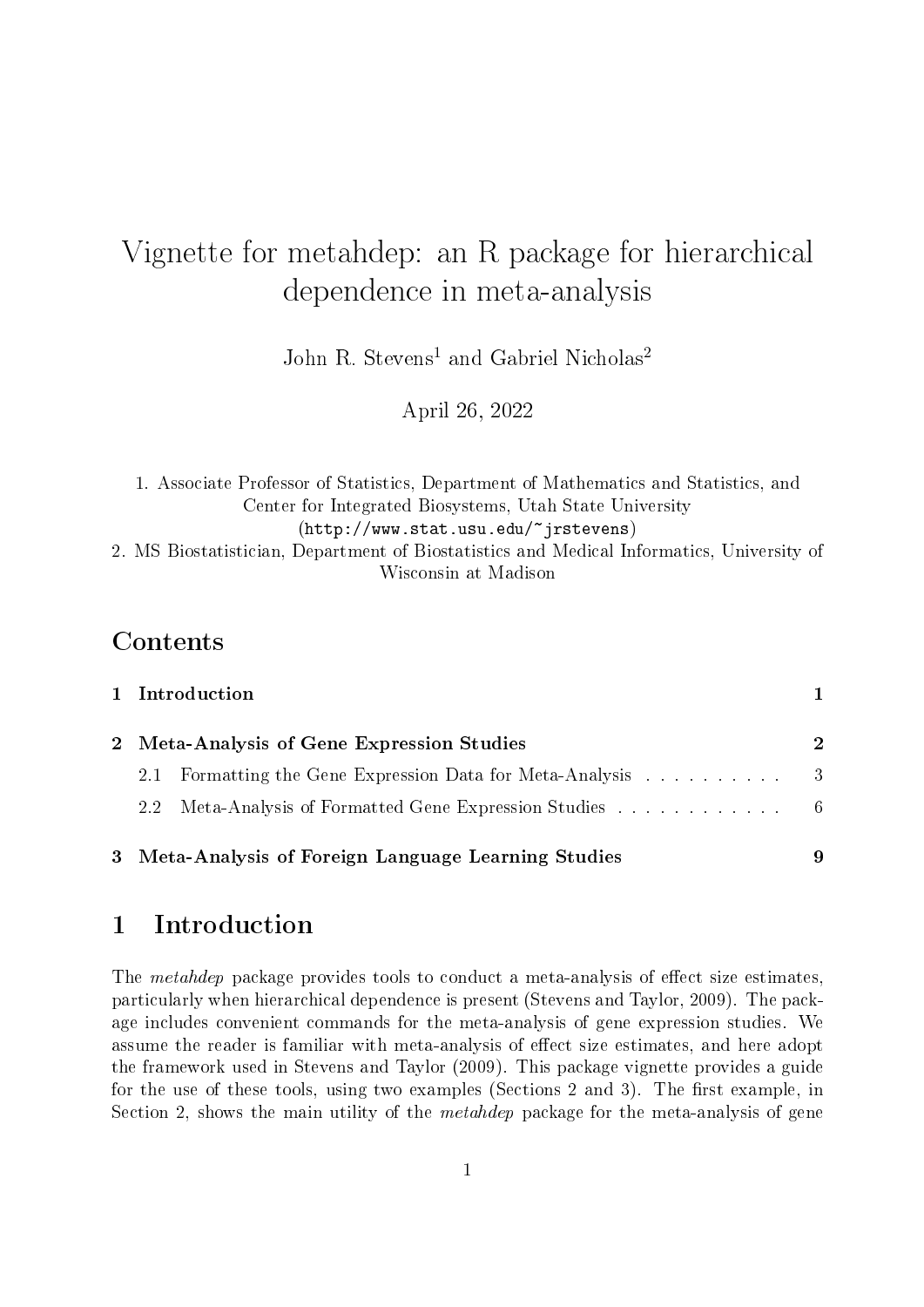expression studies, which motivated the development of this package (to save computation time). Some familiarity with gene expression technology will help with this first example. but is not necessary for the use of the tools in this package, as demonstrated by the second example, in Section 3, which involves foreign language learning.

Note: If you use this package for gene expression studies, please cite Stevens and Nicholas (2009). If you use this package for general applications, please cite Stevens and Taylor (2009).

## 2 Meta-Analysis of Gene Expression Studies

The tools in the *metahdep* package can be used to systematically combine the results of multiple gene expression studies, accounting for both sampling and hierarchical dependence among studies, and accounting for fundamental differences between studies (Stevens and Nicholas, 2009). Sampling dependence occurs when two (or more) effect size estimates are based on the same sample of data. Hierarchical dependence occurs when two (or more) studies are conducted by the same lab or research team. The *metahdep* package is specifically designed for cases where each study reports for each gene an effect size estimate of differential expression between the same two conditions. In the example that follows, we describe a hypothetical group of similar gene expression studies, and refer to a "Tissue" difference among studies. In reality this could be any covariate describing differences among studies, and multiple covariates are possible.

For purposes of illustration in this vignette, we suppose that four separate studies have been conducted, each using microarrays to look for genes exhibiting differential expression from the same control condition to the same treatment condition. Study 1 conducted experiments using two tissues (Tissue  $0$  and Tissue 1), testing for differential expression (control vs. treatment) in each tissue, using the hgu133a Affymetrix GeneChip. Study 2 was conducted by the same lab as Study 1 (call it Lab 1), and tested for differential expression (control vs. treatment) in Tissue 0, using the hgu $95a$  Affymetrix GeneChip. Study 3 was conducted by another lab (call it Lab 2), testing for differential expression (control vs. treatment) in Tissue 0, using the hgu95av2 Affymetrix GeneChip. Finally, Study 4 was conducted by Lab 3, testing for differential expression (control vs. treatment) in Tissue 1 using the hgu133b Affymetrix GeneChip. Table 1 summarizes the five comparisons or tests of differential expression conducted by these three labs.

Before the results of these studies can be passed to the meta-analysis functions of the metahdep package, the data must first be formatted. As this formatting is nontrivial. Subsection 2.1 below illustrates the necessary steps. Subsection 2.2 below shows how to pass these formatted results to the main meta-analysis functions of the metahdep package.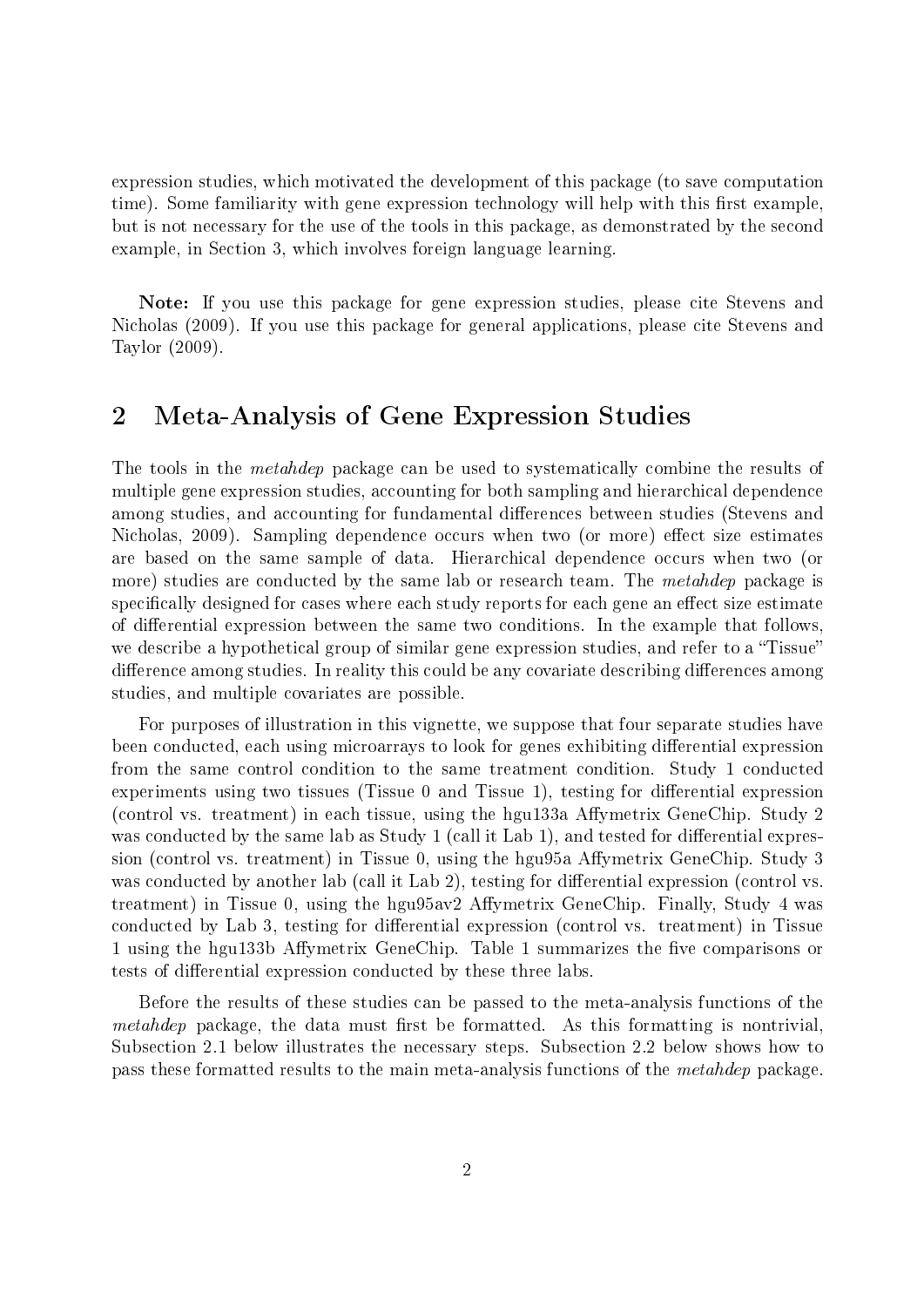| Study | Comparison Lab | Tissue | Chip     |   | $\#$ Control Arrays $\#$ Treatment Arrays |
|-------|----------------|--------|----------|---|-------------------------------------------|
|       |                |        | hgu133a  | Ð |                                           |
|       |                |        | hgu133a  | Э |                                           |
|       |                |        | hgu95a   |   |                                           |
|       |                |        | hgu95av2 |   |                                           |
|       |                |        | hgu133b  |   |                                           |

Table 1: Summary of sample gene expression studies that are candidates for a metaanalyis, as each experiment tested for differential expression between the same control and treatment conditions.

#### 2.1 Formatting the Gene Expression Data for Meta-Analysis

The first object we create to aid in formatting the data in preparation for meta-analysis is a data frame linking the probeset identifiers for the same gene on the different chip versions. This data frame is meant to help "resolve the many-to-many relationships between probes and genes" (Ramasamy et al. 2008). The data frame must have columns named "chip". "old.name", and "new.name." Probesets sharing a common "new.name" will be combined in the meta-analysis, even if they are on the same array. Probesets not appearing in the data frame will not be used in the meta-analysis.

In this vignette example, Affymetrix GeneChip versions hgu133a, hgu133b, hgu95a, and hgu95av2 are used. Various approaches are possible to match probesets across array versions based on common gene content; see Ramasamy et al. (2008) for a discussion. The optimal resolution of this common gene content issue is beyond the scope of this *metahdep* package. The code chunk below uses Entrez Gene IDs as probesets' "new.name" and creates a data frame in the necessary format, discarding probesets that do not map to an Entrez Gene ID. As with other possible approaches, this Entrez Gene ID mapping can allow multiple probesets to share the same "new.name" on the same array version. Package users may choose to keep only one probeset for each "new.name" per array version. This choice could be made based on sequence or biological information, or it could be based on experimental data, as suggested in Ramasamy et al. (2008); for example, the findLargest function in the *genefilter* package could be used to identify the probesets with the largest effect size for each Entrez Gene ID. Similarly, Rhodes et al. (2002) chose the probesets with the smallest P-values for each gene ID. Even if multiple probesets are allowed to map to the same "new.name" on an array version, however, their effect size estimates can still be treated as hierarchically dependent by the metahdep package.

Whichever strategy is employed to match gene content across array versions, the final data frame must have the same column names (and meanings) as the sample object created here.

<sup>&</sup>gt; library(AnnotationDbi)

<sup>&</sup>gt; library(hgu133a.db); library(hgu133b.db); library(hgu95a.db); library(hgu95av2.db)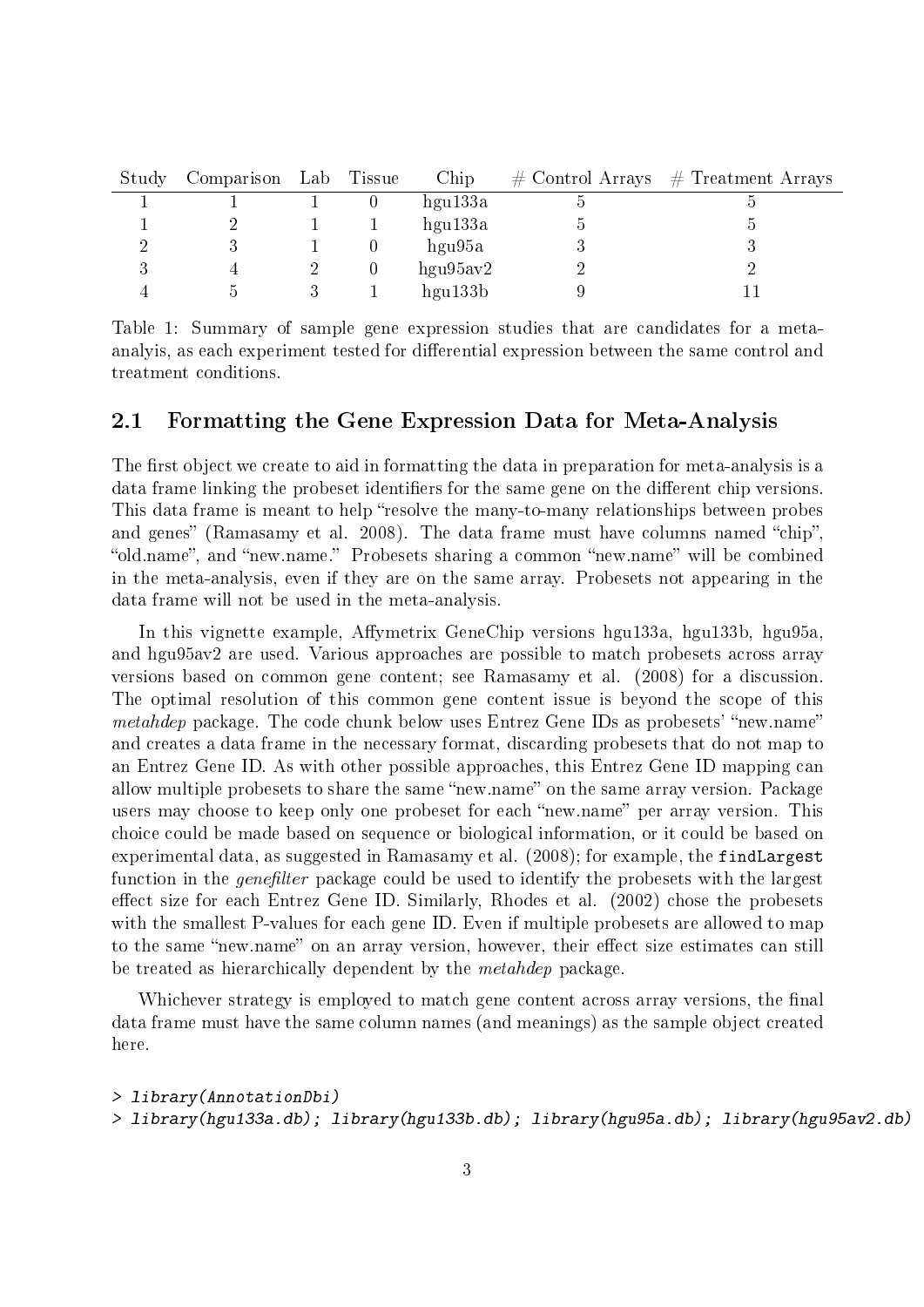```
> EID.hgu133a <- unlist(mget(mappedkeys(hgu133aENTREZID),hgu133aENTREZID))
> EID.hgu133b <- unlist(mget(mappedkeys(hgu133bENTREZID),hgu133bENTREZID))
> EID.hgu95a <- unlist(mget(mappedkeys(hgu95aENTREZID),hgu95aENTREZID))
> EID.hgu95av2 <- unlist(mget(mappedkeys(hgu95av2ENTREZID),hgu95av2ENTREZID))
> chip <- c(rep("hgu133a", length(EID.hgu133a)), rep("hgu133b", length(EID.hgu133b)),
> EID <- c(EID.hgu133a, EID.hgu133b, EID.hgu95a, EID.hgu95av2)
> newnames <- data.frame(chip=chip, old.name=names(EID), new.name=EID)
```
For convenience (specifically to reduce the size of the sample objects created by this vignette), we use only a subset of the genes. In the following code, we randomly select a subset of 1000 Entrez Gene IDs. Note that we also identify the subsets of corresponding probeset ID's on the different array versions used among our studies of interest.

```
> set.seed(1234)
> use.new.name <- sample(unique(newnames$new.name),1000)
> use.hgu133a.gn <- names(EID.hgu133a[is.element(EID.hgu133a,use.new.name)])
> use.hgu133b.gn <- names(EID.hgu133b[is.element(EID.hgu133b,use.new.name)])
> use.hgu95a.gn <- names(EID.hgu95a[is.element(EID.hgu95a,use.new.name)])
> use.hgu95av2.gn <- names(EID.hgu95av2[is.element(EID.hgu95av2,use.new.name)])
> HGU.newnames <- newnames[is.element(EID,use.new.name),]
```
The resulting HGU.newnames data frame is equivalent to the HGU.newnames data frame that is provided as sample data with the metahdep package.

Next, an effect size estimate (and associated variance estimate) for each probeset in each study is needed. There are a number of possible ways to calculate a meaningful effect size estimate for gene expression data; see Ramasamy et al. (2008) for a brief discussion. We adopt the estimate proposed by Hu et al. (2006), and based on the probe-level model test statistic of Bolstad (2004). This model is fit using the  $affyPLM$  package for Bioconductor; see the Appendix of this vignette for a summary, including the estimation of the variance and covariance of effect size estimates.

It is necessary to estimate the covariance between effect size estimates in cases such as Study 1, where two treatment vs. control comparisons are made, one for each tissue, using data from the same study. The Appendix of this vignette summarizes this covariance estimation in the probe-level model context. This type of sampling dependence can be accounted for in the meta-analysis, as discussed in Stevens and Taylor (2009).

The effect size estimates from this probe-level model, as well as the appropriate variances and covariances, are calculated by the getPLM.es function. Other effect size estimates are possible, but in order to use the meta-analysis functions of the metahdep package, the results must be in the same format as that returned by the getPLM.es function. The result of a call to getPLM.es for each study is an object of class ES.obj; see the object class help page (?"ES.obj-class") for more on this class.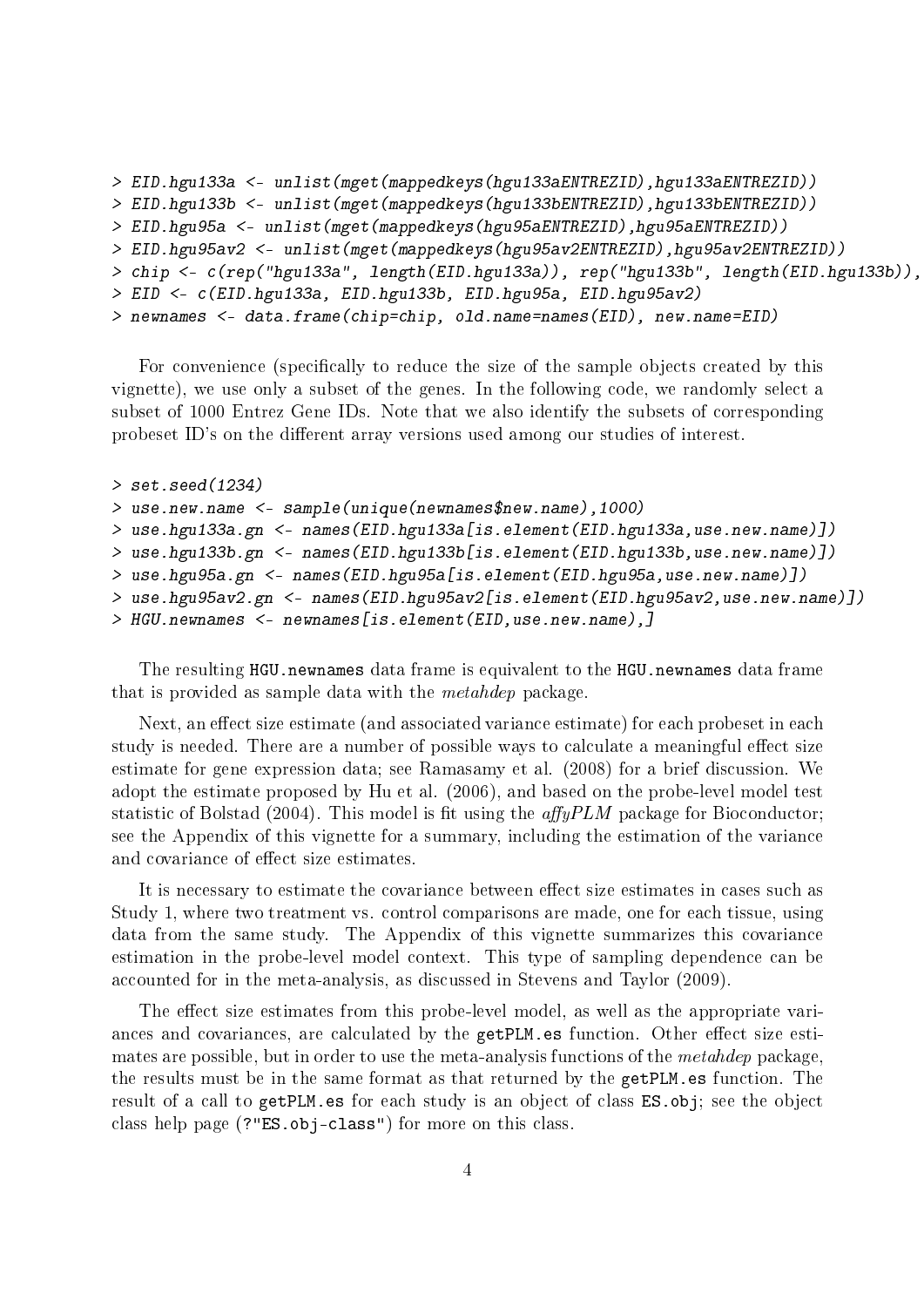In the sample code that follows, we use gene expression data freely available through the ALLMLL and ALL packages. The experimental design we describe does not match the actual design of the experiments used to generate these data. However, our goal here is to demonstrate the use of the meta-analysis tools in the metahdep package, and these publicly available data are convenient for this demonstration.

For Study 1, we have 20 arrays (from the MLL.A data in the ALLMLL package). We assume that the 20 arrays in this  $AffyBatch$  object are in the following order: 5 Tissue 0 Controls, 5 Tissue 1 Controls, 5 Tissue 0 Treatments, and then 5 Tissue 1 Treatments. Based on this assumed structure, we create the ES.obj for Study 1. Note that for this study, as well as for the remaining studies, we restrict our attention to the convenient subset of probe set ID's identified previously for each chip version. The two comparisons of interest (treatment vs. control for Tissue 0, and treatment vs. control for Tissue 1) are defined by the pairs of array index vectors passed to the trt1 and trt2 arguments. The covariate differences of these two comparisons are represented in theh covariates argument. Because this study was conducted by  $Lab 1$  (see Table 1), we define the hierarchical dependence group with the dep.grp=1 argument:

#### > library(ALLMLL); data(MLL.A)  $> ES.\exp1 < -gerBLM.\es(abatch=MLLA, trti=list(c(1:5), c(6:10)), trt2=list(c(1:15), c(1:15)), c(1:10))$

For Study 2, we have 6 arrays (from the spikein95 data in the *SpikelnSubset* package). We assume that the first 3 arrays are Tissue 0 Controls, and the last 3 are Tissue 0 Treatments. Based on this assumed structure, we create the ES.obj for Study 2. Unlike Study 1, here there is only one comparison of interest, so the trt1 and trt2 arguments have only one element each, and the covariates data.frame argument has only one row. This study was conducted by the same Lab 1 as Study 1, and this hierarchical dependence is indicated by the dep.grp argument:

#### > library(SpikeInSubset) > data(spikein95) > ES.exp2 <- getPLM.es(abatch=spikein95, trt1=1:3, trt2=4:6, sub.gn=use.hgu95a.gn, co

For Study 3, we have 4 arrays (from the Dilution data in the  $affy$  package). We assume that the first 2 arrays are Tissue 0 Controls, and the last 2 are Tissue 0 Treatments. Based on this assumed structure, we create the ES.obj for Study 3:

#### > data(Dilution)  $> ES. exp3 < - getPLM. es (abatch=Dilution, trti=1:2, trt2=3:4, sub.gn=use.hgu95av2.gn, c$

Finally, for Study 4, we have 20 arrays (from the MLL.B data in the ALLMLL package). We assume that the first 9 arrays are Tissue 1 Controls, followed by 11 Tissue 1 Treatments. Based on this assumed structure, we create the ES.obj for Study 4: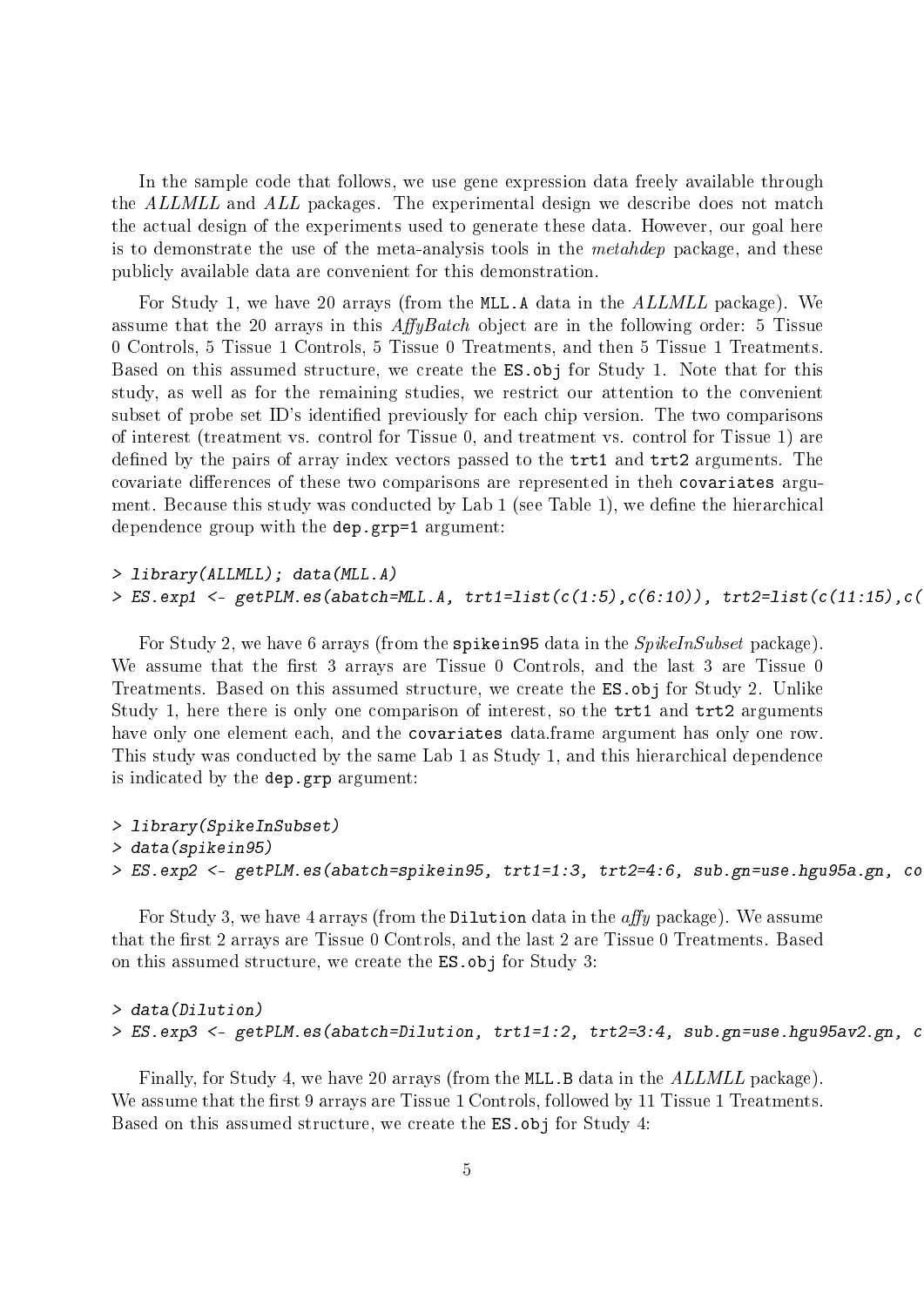#### > data(MLL.B) > ES.exp4 <- getPLM.es(abatch=MLL.B, trt1=1:9, trt2=10:20, sub.gn=use.hgu133b.gn, cov

With the ES. obj's thus created for each study, we now put them together as elements in a list, in preparation for passing the list to the metahdep. format function of the metahdep package. The list created by the following code is equivalent to the HGU.DifExp.list list that is provided as sample data with the metahdep package:

#### > HGU.DifExp.list <- list(ES.exp1, ES.exp2, ES.exp3, ES.exp4)

With the list of ES.obj's and the "new names" data.frame thus created, the metahdep.format function can be used to format the data in final preparation for meta-analysis. It is important to note that the same covariate(s) must be defined in each of the  $ES.$ obj's to be used, even if they are constants in some ES.obj's (as Tissue is in each of Studies 2, 3, and 4 here). Also, if any of the ES.obj's do not have a value of dep.grp defined, then the metahdep.format function will assume that the studies (or ES.obj objects) are hierarchically independent, and a cautionary note will be displayed. The result of the following code is equivalent to the HGU.prep.list object that is provided as sample data with the metahdep package:

#### > HGU.prep.list <- metahdep.format(HGU.DifExp.list, HGU.newnames)

This resulting HGU.prep.list object is a list. Each element of the list is a metaprep object corresponding to a specific "new name" and containing the corresponding effect size estimates, covariance matrix, covariate matrix, and hierarchical dependence structure. See the object class help page (?"metaprep-class") for more on this class. Section 2.2 below demonstrates how this list of metaprep objects is passed to the meta-analysis functions of the metahdep package.

#### 2.2 Meta-Analysis of Formatted Gene Expression Studies

With a list of metaprep objects as returned by the metahdep.format function, the fixed effects, random effects, and hierarchical Bayes models can be applied to each "new name" gene individually using the metahdep function. In the following code, sampling dependence is accounted for in each of the models, and hierarchical dependence is accounted for in the two ".ds" objects returned when delta.split=TRUE. The non-intercept columns of the covariate matrix are centered about their means (center.X=TRUE) so that the Intercept term is of primary interest as the population mean effect size.

First load the package and necessary data objects (all created above). We can also select a subset of genes on which to perform the meta-analysis. In practice, biological interest would identify the subset, but we use a random subset of 50 just for convenience in our demonstration here: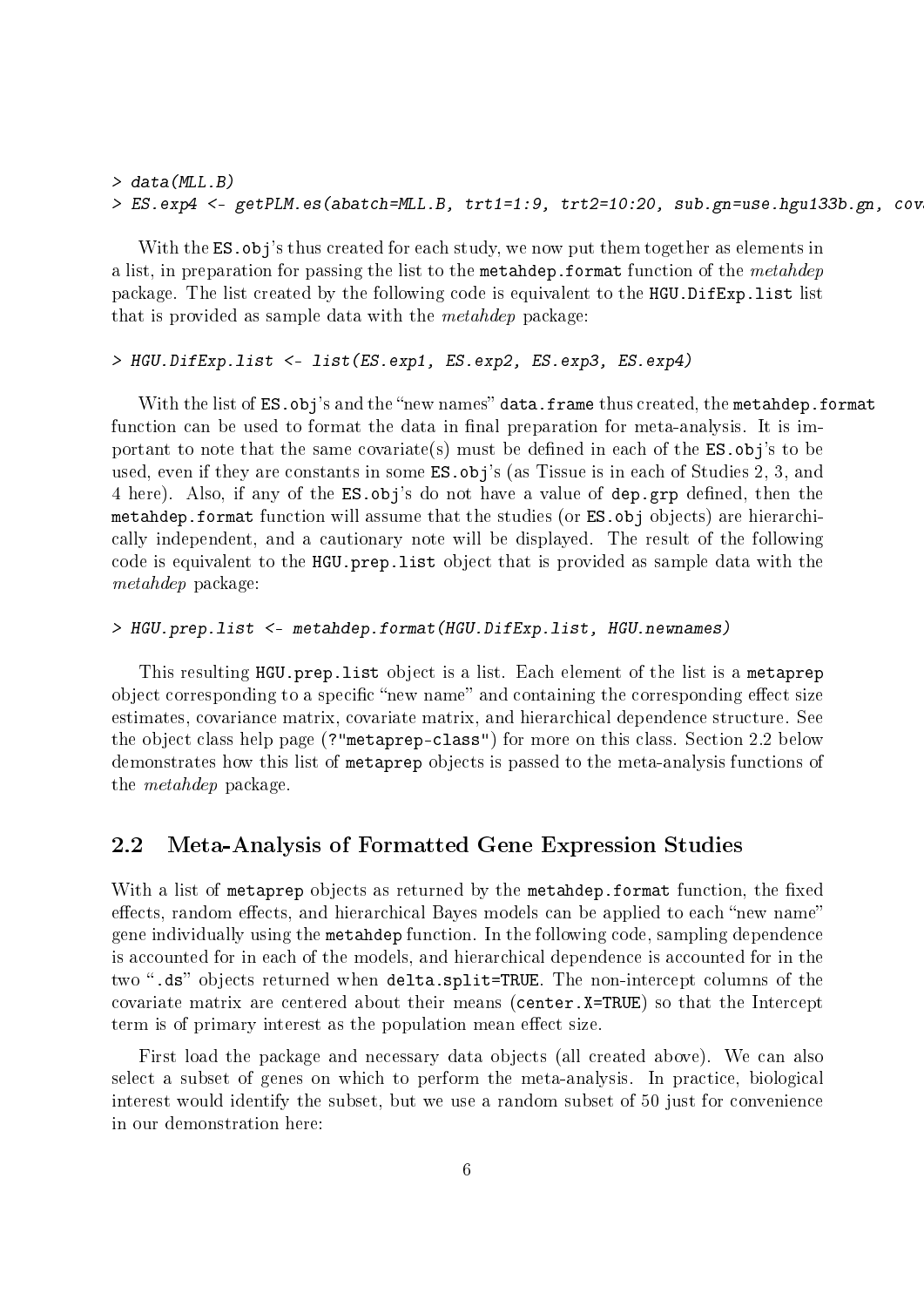```
> library(metahdep)
> data(HGU.newnames)
> data(HGU.prep.list)
> set.seed(123)
> gene.subset <- sample(HGU.newnames$new.name, 50)
```
Run fixed effects meta-analysis on each gene:

```
> FEMA <- metahdep(HGU.prep.list, method="FEMA", genelist=gene.subset, center.X=TRUE)
```
Run random effects meta-analysis on each gene, first ignoring hierarchical dependence (delta.split=FALSE) and then accounting for hierarchical dependence (delta.split=TRUE):

```
> REMA <- metahdep(HGU.prep.list, method="REMA", genelist=gene.subset, delta.split=FA
> REMA.ds <- metahdep(HGU.prep.list, method="REMA", genelist=gene.subset, delta.split
```
Run hierarchical Bayes meta-analysis on each gene, first ignoring hierarchical dependence (delta.split=FALSE) and then accounting for hierarchical dependence (delta.split=TRUE):

> HBLM <- metahdep(HGU.prep.list, method="HBLM", genelist=gene.subset, delta.split=FA > HBLM.ds <- metahdep(HGU.prep.list, method="HBLM", genelist=gene.subset, delta.split

In these hierarchical Bayes meta-analysis models, we use two.sided=TRUE so that the posterior probabilities are converted to two-sided p-values, for more traditional interpretation, as in Stevens and Taylor (2009).

Each call to the metahdep function returns a data.frame object with summaries of the meta-analysis model called, with a row for each "new name" gene. The final chunk of code below compares the results from these five models, focusing on the test of significance of the population mean effect size (i.e., the Intercept p-value). The resulting scatterplot matrix appears in Figure 1.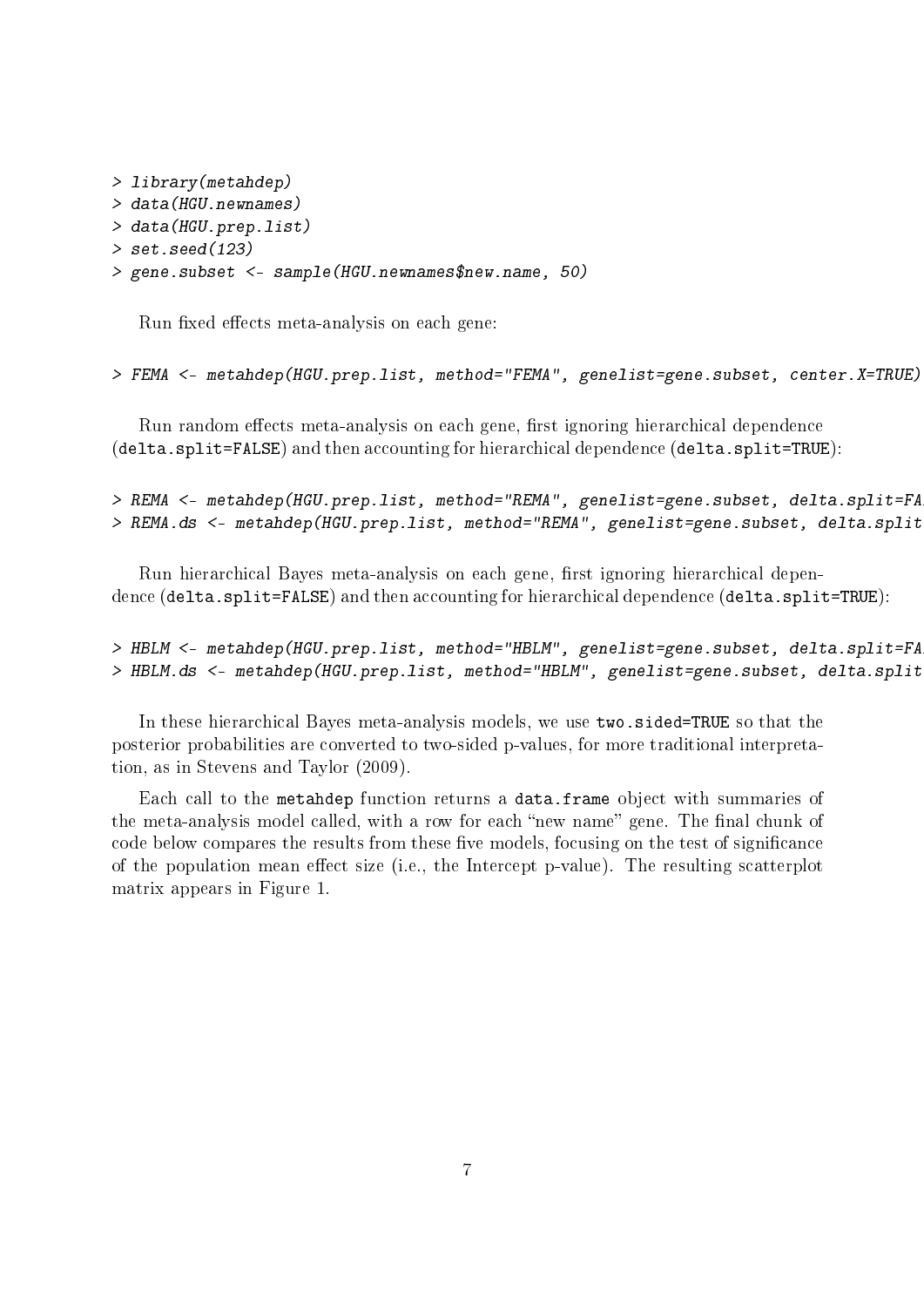- > pvals <- data.frame(FEMA=FEMA\$Intercept.pval, REMA=REMA\$Intercept.pval, REMA.ds=REM + HBLM=HBLM\$Intercept.pval, HBLM.ds=HBLM.ds\$Intercept.pval)
- > plot(pvals, main='Comparison of Intercept P-values from Meta-Analysis',pch=16,cex=.5)



#### **Comparison of Intercept P−values from Meta−Analysis**

Figure 1: A comparison of the Intercept p-values (testing the signicance of the population mean effect size) from several meta-analysis models applied to the gene expression data.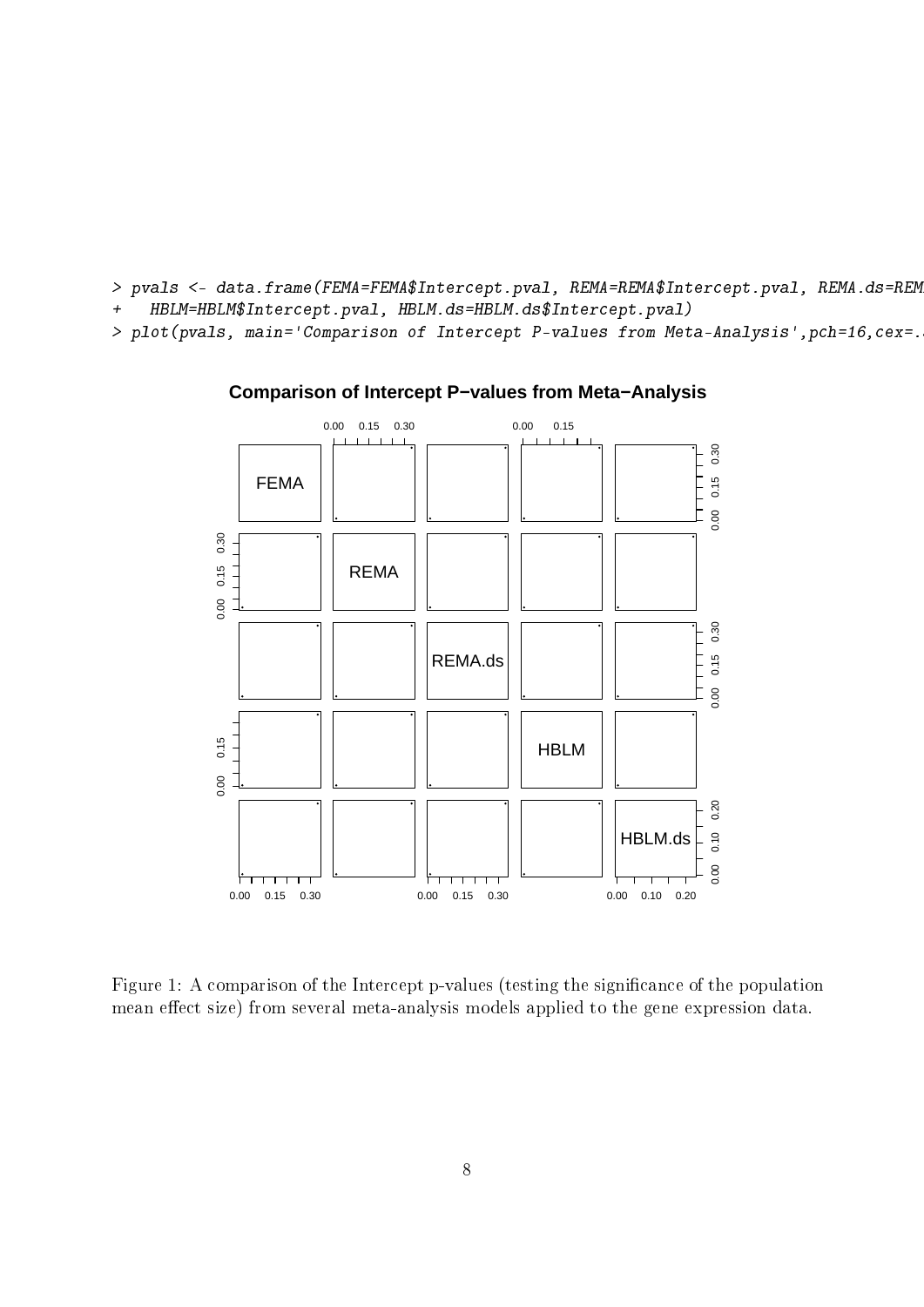|        |                                                                                                                         |    | y2                                     |                |                                                                                                                               |             |                                                                                                                                          |                |                |                |                          |
|--------|-------------------------------------------------------------------------------------------------------------------------|----|----------------------------------------|----------------|-------------------------------------------------------------------------------------------------------------------------------|-------------|------------------------------------------------------------------------------------------------------------------------------------------|----------------|----------------|----------------|--------------------------|
|        | 24                                                                                                                      |    |                                        |                |                                                                                                                               |             | 1                                                                                                                                        | 2              | $\mathbf{1}$   | 2              | 46                       |
|        | 6                                                                                                                       |    |                                        |                |                                                                                                                               |             | $\mathbf{1}$                                                                                                                             | 2              | 1              | 1              | 33                       |
|        | 7                                                                                                                       | 7  |                                        |                |                                                                                                                               |             | 1                                                                                                                                        | 2              | $\overline{2}$ | 1              | 33                       |
|        | 8                                                                                                                       | 7  |                                        |                |                                                                                                                               |             | 1                                                                                                                                        | 2              | $\mathbf{1}$   | 1              | 38                       |
|        | 7                                                                                                                       | 7  |                                        |                |                                                                                                                               |             | 1                                                                                                                                        | 2              | 2              | 1              | 38                       |
|        | 23.                                                                                                                     |    |                                        |                | 8.69                                                                                                                          | 9.00        | 1                                                                                                                                        | 1.             | $\mathfrak{D}$ | 1              | 47                       |
|        |                                                                                                                         |    |                                        |                |                                                                                                                               | 13.10       | 1                                                                                                                                        | 2              | 3              | $\overline{2}$ | 22                       |
|        |                                                                                                                         |    |                                        |                | 5.68                                                                                                                          | 5.44        | 1                                                                                                                                        | 2              | $\mathfrak{D}$ | 1              | 114                      |
|        |                                                                                                                         | 27 | 17.30                                  |                | 9.00                                                                                                                          | 7.30        | 1                                                                                                                                        | 1              | $\mathfrak{D}$ | 1              | 58                       |
|        |                                                                                                                         |    | 9.50                                   | 8.60           | 7.59                                                                                                                          | 7.59        | 1                                                                                                                                        | 1              | 1              | 1              | 83                       |
|        |                                                                                                                         |    |                                        |                | 7.59                                                                                                                          | 7.59        | 1                                                                                                                                        | 1              | 1              | 1              | 83                       |
|        |                                                                                                                         |    |                                        |                | 7.59                                                                                                                          | 7.59        | 1                                                                                                                                        | 1              | 2              | 1              | 83                       |
|        |                                                                                                                         |    |                                        |                | 27.29                                                                                                                         | 23.35       | 1                                                                                                                                        | 2              | $\overline{2}$ | $\mathcal{D}$  | 103                      |
|        | 64                                                                                                                      | 63 | 13.05                                  |                | 3.95                                                                                                                          | 3.21        | $\overline{2}$                                                                                                                           | 1              | 3              | 1.             | 125                      |
|        | 55                                                                                                                      | 60 | 6.15                                   | 5.97           | 1.99                                                                                                                          | 1.77        | $\mathfrak{D}$                                                                                                                           | $\mathfrak{D}$ | 3              | 1.             | 113                      |
|        | 16                                                                                                                      | 17 | 14.63                                  | 6.24           | 8.85                                                                                                                          | 5.14        | 1                                                                                                                                        | 1              | $\mathcal{D}$  | 1              | 31                       |
| Palmer |                                                                                                                         | 47 | 21.54                                  | 11.78          | 7.70                                                                                                                          | 6.22        | 1                                                                                                                                        | 1              | 3              | 1              | 93                       |
|        |                                                                                                                         |    | 15.33                                  | 8.03           | 5.31                                                                                                                          | 4.26        | 1                                                                                                                                        | 2              | $\mathfrak{D}$ | $\overline{2}$ | 60                       |
|        | Baumann #1<br>Baumann #2<br>Baumann #3<br>Baumann #4<br>Jacobs et al.<br>Joyce #1<br>Joyce #2<br>Joyce #3<br>Kwong-Hung | 48 | n2 n1<br>33<br>12 11<br>13 18<br>33 29 | 25.75<br>13.10 | 26 28.22 11.10<br>12 12 43.00 25.20<br>58 58 18.16 13.70<br>16.40<br>17 18 14.47 10.89<br>15.10<br>54 51 74.01 56.65<br>12.86 | y1<br>14.00 | s2<br>24 43.50 30.00 21.47 19.42<br>6 37.17 33.50 20.54 20.54<br>61.29 51.86 20.54 20.54<br>18.29 21.83 21.83<br>57.71 78.00 21.83 21.83 |                |                |                | s1 Rec Time Part Pct dfE |

Table 2: Summary of the glossing data.

### 3 Meta-Analysis of Foreign Language Learning Studies

The statistical methods used by the metahdep package are described in Stevens and Taylor (2009), which focused on a meta-analytic review of 13 experiments with 18 study reports all involving the effect of native-language  $(L1)$  vocabulary aids (e.g., glossing) on second language (L2) reading comprehension. The data from that paper are included in the metahdep package for purposes of demonstration. The sample code in this section of the package vignette reproduces the main results of Stevens and Taylor (2009).

A summary of the glossing data is provided in the gloss.Table1 data frame within the gloss data set (see output in Table 2).

> library(metahdep) > data(gloss) > gloss.Table1

Based on this summary, the vector of unbiased effect size estimates can be constructed. The following code produces this vector (theta), which is equivalent to the vector gloss. theta within the gloss data set: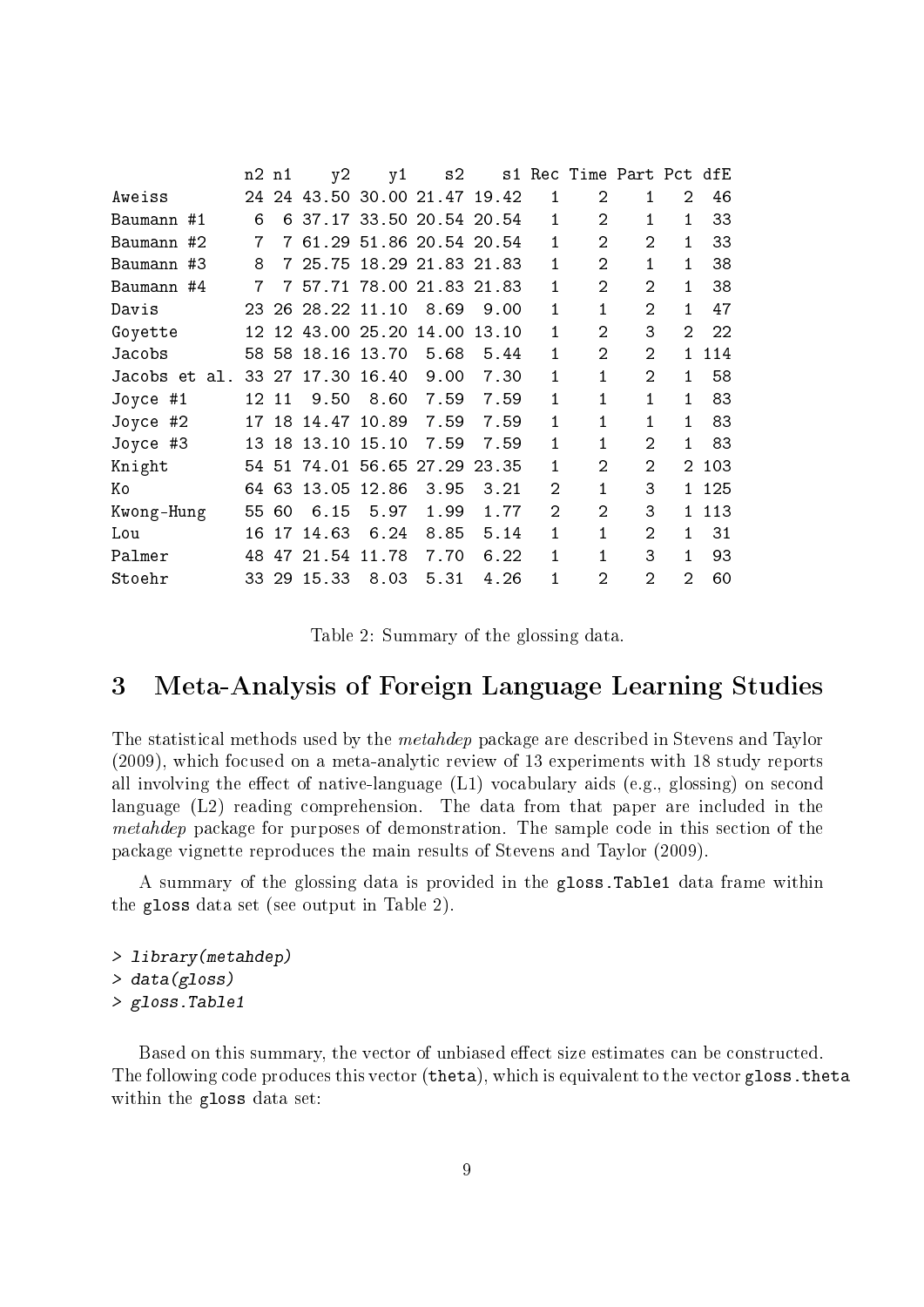```
> attach(gloss.Table1)
> sp \leq sqrt( ((n1-1)*s1^2+(n2-1)*s2^2) / (n1+n2-2) )> c.correct < - (1-3/(4*dFE-1))> theta <- c \cdot correct \cdot (y2-y1)/sp
```
The covariance matrix corresponding to the vector of unbiased effect size estimates is constructed next, with some off-diagonal elements nonzero because of the sampling dependence (as described in Stevens and Taylor, 2009). First get the diagonal elements of the matrix:

```
> pE <- c.correct<sup>-2*dfE</sup>/(dfE-2)
> var.theta <- pE*(1/n2+1/n1) + (pE-1)*theta^2> V < - diag(var.theta)
```
As described in Stevens and Taylor (2009), sampling dependence exists among effect size estimates in both the Baumann and Joyce studies. As currently ordered, sampling dependence exists between studies 2 and 3 (Baumann), between studies 4 and 5 (Baumann), and among studies  $10-12$  (Joyce). The off-diagonal elements of the covariance matrix can be constructed accordingly. This resulting matrix V is equivalent to the matrix gloss. V within the gloss data set.

```
> V[2,3] <- V[3,2] <- (pE[2]-1)*theta[2]*theta[3]
> V[4,5] <- V[5,4] <- (pE[4]-1)*theta[4]*theta[5]> V[10, 11] <- V[11, 10] <- (pE[10]-1)*theta[10]*theta[11]> V[10,12] <- V[12,10] <- (pE[10]-1)*theta[10]*theta[12]
> V[11,12] <- V[12,11] <- (pE[11]-1)*theta[11]*theta[12]
```
To account for fundamental differences between studies in the meta-analysis, the design matrix can be constructed. This is equivalent to the matrix gloss.X within the gloss data set.

```
> X <- matrix(0,nrow=18,ncol=6)
> X[.1] < -1> X[Rec==2, 2] < -1> X[Time == 2, 3] < -1> X[Part==2, 4] < -1> X[Part==3, 5] < -1> X[Pet==2, 6] < -1> colnames(X) <- c('Intercept','Rec2','Time2','Part2','Part3','Pct2')
```
With the vector of unbiased effect size estimates  $(\text{theta})$ , the corresponding covariance matrix  $(V)$ , and the design matrix  $(X)$  now defined, three classes of meta-analysis models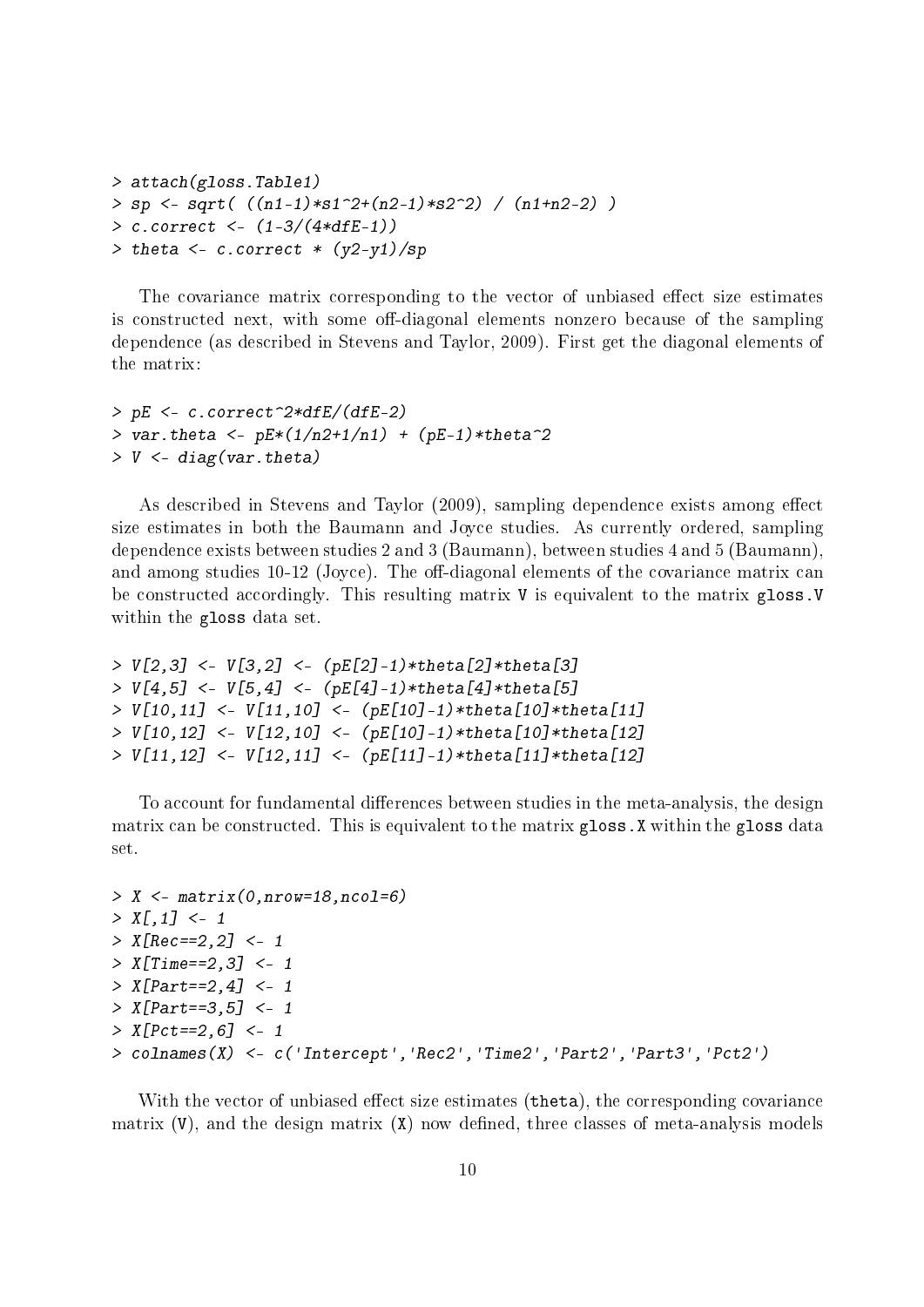may be considered: fixed effects, random effects, and hierarchical Bayes. The metahdep package has defined the metahdep.FEMA, metahdep.REMA, and metahdep.HBLM functions for these three model classes, respectively. In each model, three dependence structures are considered: independence (V diagonal), dependence (V not necessarily diagonal), and delta-split (also accounting for hierarchical dependence). The delta-split structure is not possible in the fixed effects model. For the delta-splitting models, dependence groups must be defined. In these data, the Baumann studies (numbered 2-5 in the current format) are one group, and the Joyce studies (numbered 10-12 in the current format) are another. The following commands define these dependence groups and then proceed to fit these possible models.

```
> # define dependence groups for delta-splitting models
> dep.groups <- list( c(2,3,4,5), c(10,11,12) )
> # fixed effects meta-analysis
> FEMA.indep <- metahdep.FEMA(theta, diag(diag(V)), X, center.X=TRUE)
> FEMA.dep <- metahdep.FEMA(theta, V, X, center.X=TRUE)
> # random effects meta-analysis
> REMA.indep <- metahdep.REMA(theta, diag(diag(V)), X, center.X=TRUE)
> REMA.dep <- metahdep.REMA(theta, V, X, center.X=TRUE)
> REMA.ds <- metahdep.REMA(theta, V, X, center.X=TRUE, delta.split=TRUE, dep.groups=d
> # hierarchical Bayes meta-analysis
> HBLM.indep <- metahdep.HBLM(theta, diag(diag(V)), X, center.X=TRUE, two.sided=TRUE)
> HBLM.dep <- metahdep.HBLM(theta, V, X, center.X=TRUE, two.sided=TRUE)
> HBLM.ds <- metahdep.HBLM(theta, V, X, center.X=TRUE, two.sided=TRUE, delta.split=TR
```
The metahdep.HBLM function may return slightly different results for different values of the n and m arguments, as these control the step sizes in the necessary numerical integrations of the hierarchical Bayes model.

The results from these various meta-analysis models can be summarized. The following code produces the output shown in Table 3; this is a reproduction of Table 4 of Stevens and Taylor (2009).

```
> r1 <- round(c(FEMA.indep$beta.hats[1], FEMA.indep$beta.hat.p.values[1],NA,NA),4)
> r2 <- round(c(FEMA.dep$beta.hats[1], FEMA.dep$beta.hat.p.values[1],NA,NA),4)
> r3 <- round(c(REMA.indep$beta.hats[1], REMA.indep$beta.hat.p.values[1], REMA.indep$
> r4 <- round(c(REMA.dep$beta.hats[1], REMA.dep$beta.hat.p.values[1], REMA.dep$tau2.h
> r5 <- round(c(REMA.ds$beta.hats[1], REMA.ds$beta.hat.p.values[1], REMA.ds$tau2.hat,> #r5 <- c(0.5261, 0.0026, 0.2936, -0.0816)
> r6 <- round(c(HBLM.indep$beta.hats[1], HBLM.indep$beta.hat.p.values[1], HBLM.indep
> r7 <- round(c(HBLM.dep$beta.hats[1], HBLM.dep$beta.hat.p.values[1], HBLM.dep$tau.v
> r8 <- round(c(HBLM.ds$beta.hats[1], HBLM.ds$beta.hat.p.values[1], HBLM.ds$tau.var
> model <- c(rep('Fixed',2),rep('Random',3),rep('Bayes',3))
```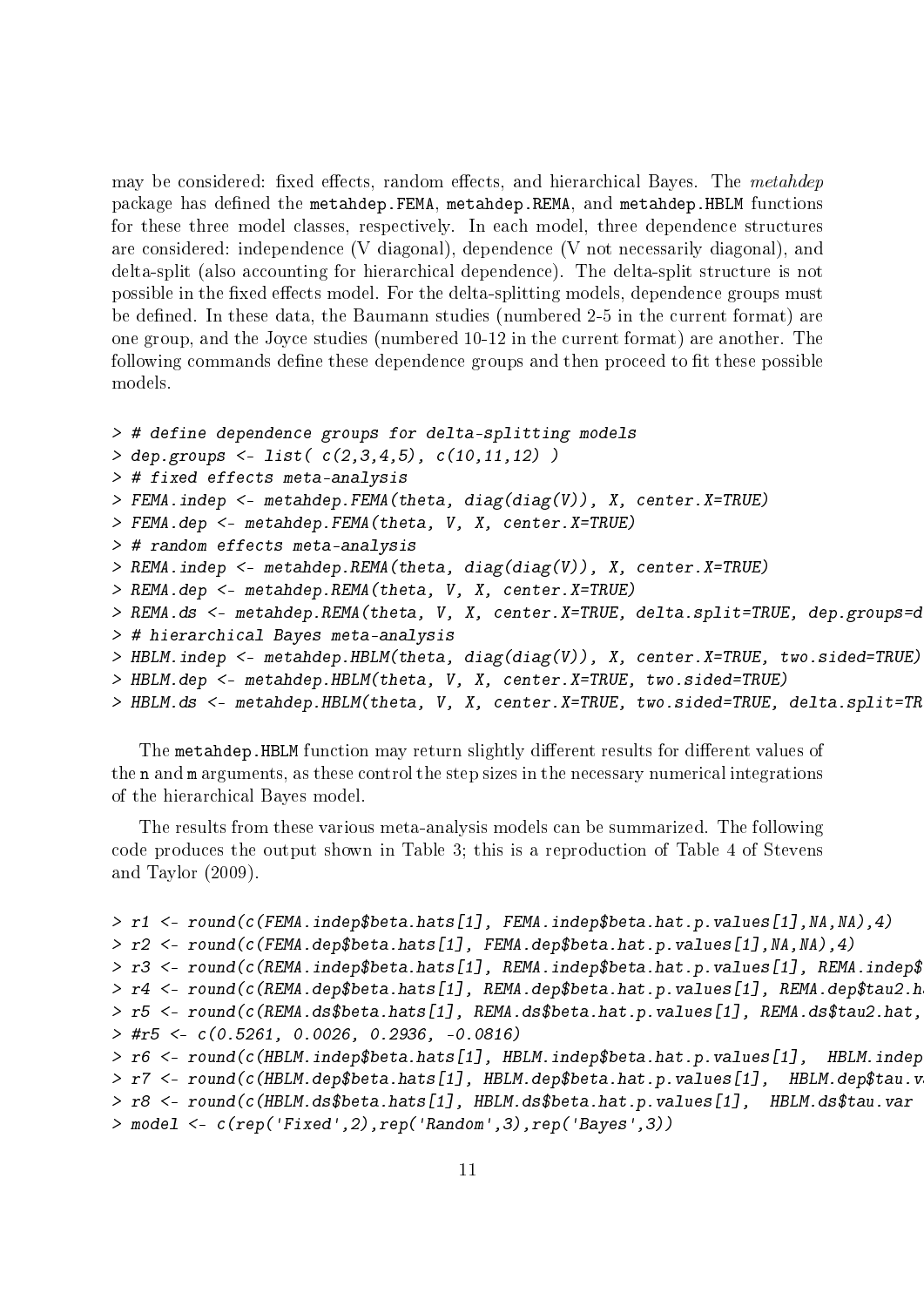|  | Model Structure Intercept |               |                          | P tau-square varsigma |            |
|--|---------------------------|---------------|--------------------------|-----------------------|------------|
|  | 1 Fixed Independent       | 0.6166        | $\overline{\phantom{0}}$ | $<$ NA $>$            | $<$ NA $>$ |
|  | 2 Fixed Dependent         | 0.6154        | $\overline{\phantom{0}}$ | $<$ NA $>$            | $<$ NA $>$ |
|  | 3 Random Independent      |               | 0.577 0.0017             | 0.2432                | $<$ NA $>$ |
|  | 4 Random Dependent        | 0.5764 0.0017 |                          | 0.243                 | $<$ NA $>$ |
|  | 5 Random Delta-split      | 0.5261 0.0026 |                          | 0.2936                | $-0.0816$  |
|  | 6 Bayes Independent       | 0.5775 0.0019 |                          | 0.3057                | $<$ NA $>$ |
|  | 7 Bayes Dependent         | 0.5769 0.0019 |                          | 0.3054                | $<$ NA $>$ |
|  | 8 Bayes Delta-split       |               | 0.6280.0011              | 0.2573                | 0.1117     |

Table 3: Summary of results from various meta-analysis models of the glossing data.

```
> dep <- c('Independent','Dependent',rep(c('Independent','Dependent','Delta-split'),2))
> Table2 <- as.data.frame(cbind(model,dep,rbind(r1,r2,r3,r4,r5,r6,r7,r8)))
> colnames(Table2) <- c('Model','Structure','Intercept','P','tau-square','varsigma')
> rownames(Table2) <- NULL
> Table2
```
### References

- [1] Bolstad, B.M. (2004), "Low-level Analysis of High-density Oligonucleotide Array Data: Background, Normalization and Summarization, PhD dissertation, U.C. Berkeley.
- [2] Hu, P., Greenwood, C.M.T., and Beyene, J.  $(2006)$ , "Integrative Analysis of Gene Expression Data Including an Assessment of Pathway Enrichment for Predicting Prostate Cancer," Cancer Informatics 2006:2 289-300.
- [3] Ramasamy, A., Mondry, A., Holmes, C.C., and Altman, D.G. (2008), "Key Issues in Conducting a Meta-Analysis of Gene Expression Microarray Datasets," PLoS Medicine 5(9):e184.
- [4] Rey, W.J. (1983), *Introduction to Robust and Quasi-Robust Statistical Methods*, Springer-Verlag, Berlin.
- [5] Rhodes, D.R., Barrette, T.R., Rubin, M.A., Ghosh, D. and Chinnaiyan, A.M. (2002), "Meta-Analysis of Microarrays: Interstudy Validation of Gene Expression Profiles Reveals Pathway Dysregulation in Prostate Cancer," Cancer Research 62:4427-4433.
- [6] Stevens, J.R. and Nicholas, G. (2009), "metahdep: Meta-analysis of hierarchically dependent gene expression studies", Bioinformatics 25(19):2619-2620.
- [7] Stevens, J.R. and Taylor, A.M. (2009), "Hierarchical Dependence in Meta-Analysis," Journal of Educational and Behavioral Statistics 34(1):46-73.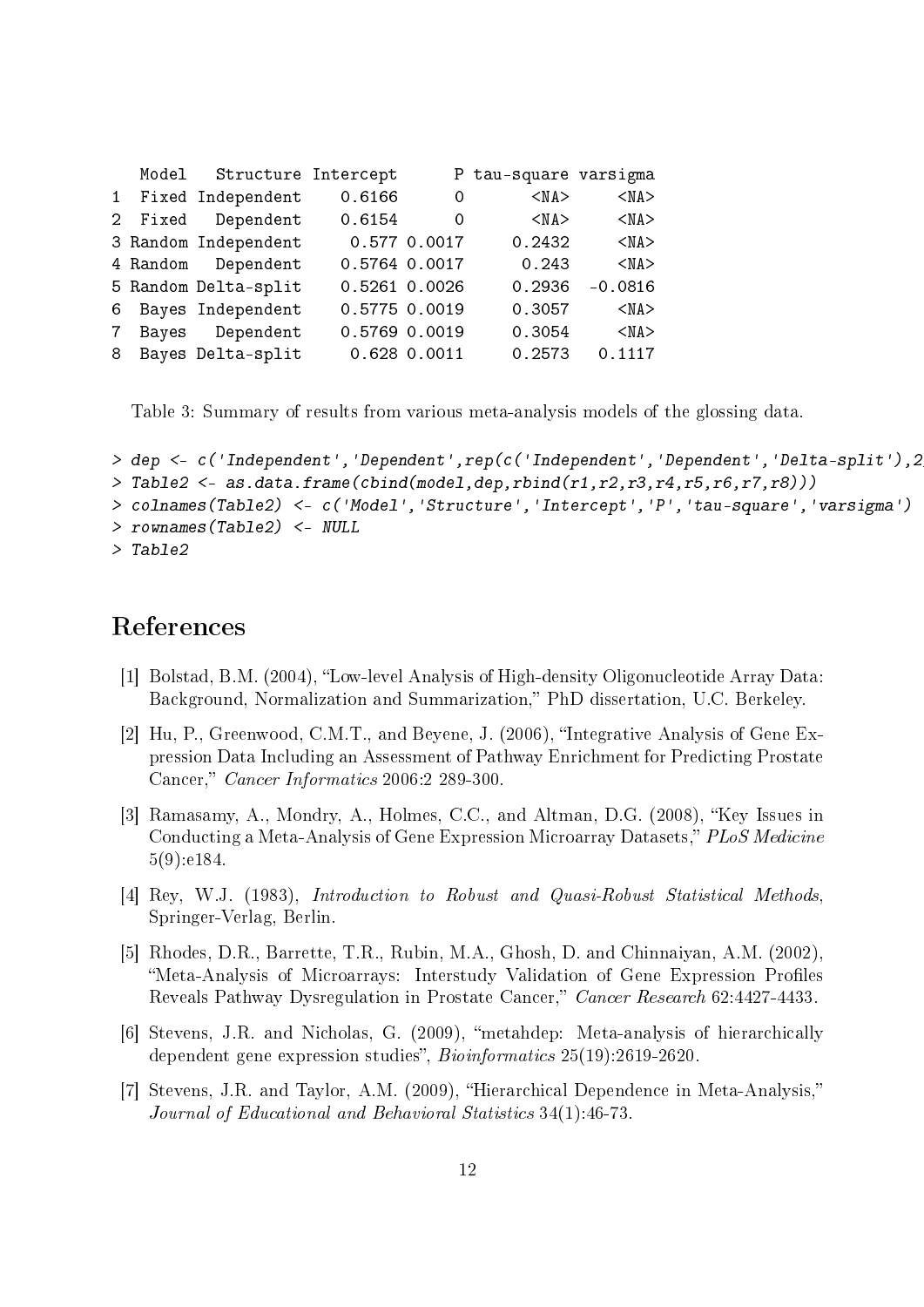## Appendix: Summary of Effect Size Estimate Calculation, with Variance and Covariance

For meta-analysis of gene expression data, Hu et al. (2006) demonstrated the strong performance of an effect size estimate based on Bolstad's probe-level model (Bolstad 2004). This model is fit with data from several arrays using the  $affyPLM$  package for Bioconductor. For each probeset, the Bolstad model returns a vector  $\hat{\beta}$  of M-estimates for expression across the arrays, as well as a matrix  $\hat{\Sigma}$ , the estimated covariance matrix of  $\hat{\beta}$ . By the central limit theorem, and as in Rey (1983), the asymptotic distribution is

$$
\hat{\beta} \sim N(\beta, \Sigma),
$$

where  $\beta_i$  is the expression of the gene on array *i*.

Suppose that for a specific comparison  $j$ , a test of differential expression between groups of arrays is to be considered. We assume there are  $n_{j,t}$  "treatment" arrays and  $n_{j,c}$  "control" arrays. We define  $c_i$  to be a contrast vector with elements  $1/n_{i,t}$  for "treatment" arrays,  $-1/n_{j,c}$  for "control" arrays, and 0 for all other arrays in the study. Then the gene's effect size estimate for this comparison of interest  $j$  is

$$
\hat{\theta}_j = \sqrt{\frac{1}{n_{j,t}} + \frac{1}{n_{j,c}}} \times \frac{c_j^T \hat{\beta}}{\sqrt{c_j^T \hat{\Sigma} c_j}}.
$$

Note that

$$
\frac{c_j^T \hat{\beta}}{\sqrt{c_j^T \Sigma c_j}} \sim N \left( \frac{c_j^T \beta}{\sqrt{c_j^T \Sigma c_j}}, 1 \right),
$$

and so

$$
Var\left[\frac{c_j^T \hat{\beta}}{\sqrt{c_j^T \Sigma c_j}}\right] = 1.
$$

Another comparison or test of differential expression could be considered between different groups of arrays, such as treatment vs. control for another tissue. Define  $c_h$  to be the appropriate contrast vector, constructed similar to  $c_j$ . The gene's effect size estimate for this comparison of interest  $h,$   $\hat{\theta}_h,$  can be calculated similar to  $\hat{\theta}_j.$  Because  $\hat{\theta}_j$  and  $\hat{\theta}_h$  are both based on the same estimate  $\hat{\beta}$ , they are sampling dependent. We can calculate

$$
Cov\left[\frac{c_j^T \hat{\beta}}{\sqrt{c_j^T \Sigma c_j}}, \frac{c_h^T \hat{\beta}}{\sqrt{c_h^T \Sigma c_h}}\right] = \frac{c_j^T \Sigma c_h}{\sqrt{c_j^T \Sigma c_j} \sqrt{c_h^T \Sigma c_h}}.
$$